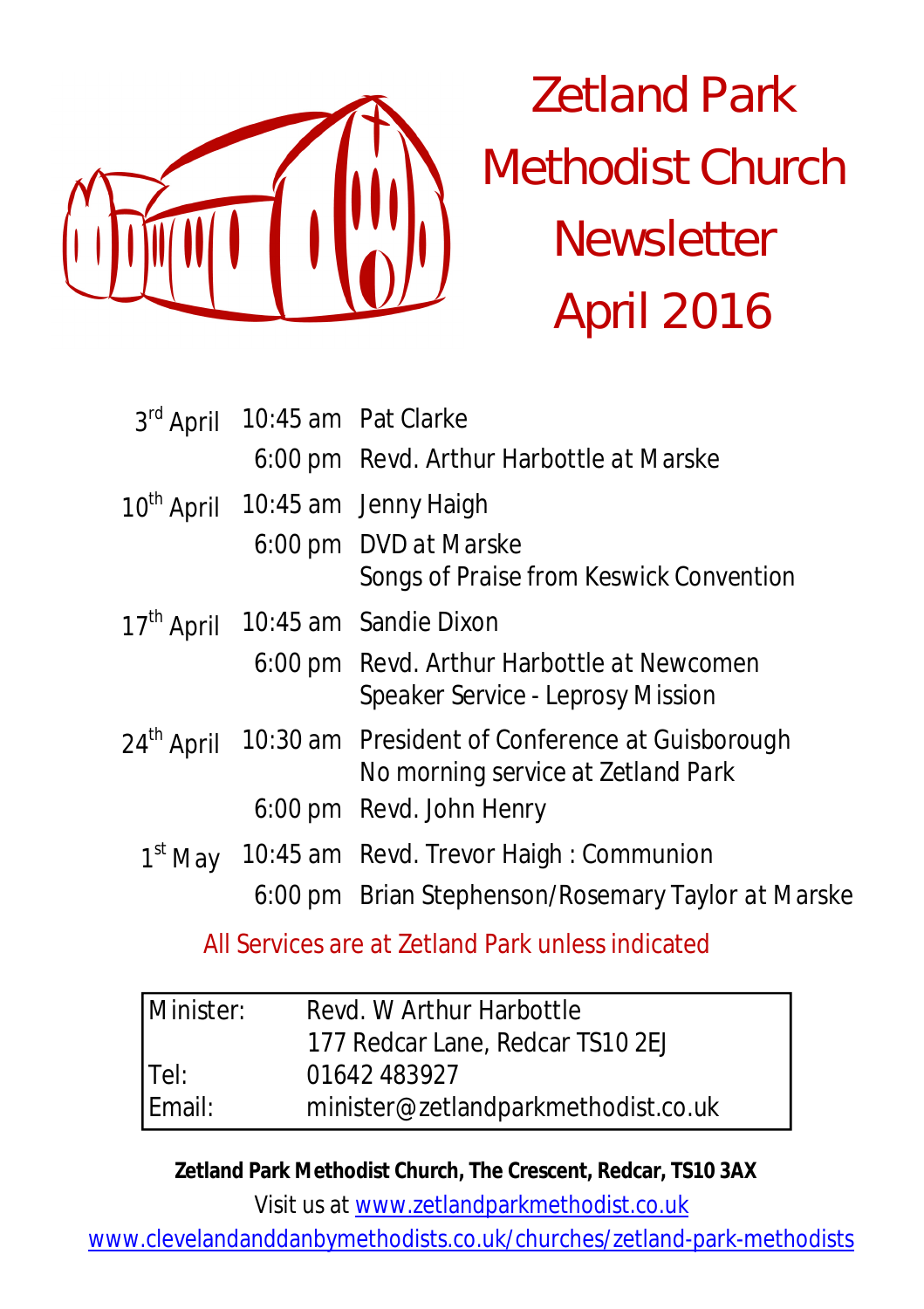# **Argentinian Evening**

6:30 pm Friday  $15<sup>th</sup>$  April

An evening to give the flavour of Argentina £3 - hosted by Mariene Markwart Including supper (nibbles), music and pictures

By the time you read this in early April it should be so much more than the daffodils which are in full bloom. Hopefully Spring will truly be blossoming with even the trees showing buds and bursting into green. The continued promise of the fruitfulness of our wonderful world always inspires me and brings me to worship God.

But at the same time it is a different type of fruitfulness which will be engaging our minds in church. Robert Schnase, a Bishop in the United Methodist Church of America, has spotted that in America there are five common factors to fruitful churches, that is, churches which are growing. And

### **Charity Concert**

In aid of Zoe's Place

Music by Fran Edwards, Colin and Dave

**Marske Methodist Church**

Saturday 7<sup>th</sup> May 7pm

£5 pay on the door

even in America growing churches are quite unusual so a lot of attention is being paid to them to see what lessons can be learnt.

And this is the project our Circuit, inspired by our new Superintendent Minister John Henry, will be examining this Spring at various meetings. Please see a fuller description of Schnase's ideas in the Spring edition of 'Connexions' (the quarterly leaflet I do for all four of my churches) which should already be out in church, and watch out for the special meetings to engage with the material.

Arthur

## **Circuit Prayer Meeting**

Saturday 2<sup>nd</sup> April 10:00am - 12:00noon at **Zetland Park**. Including soup lunch

Saturday  $7<sup>th</sup>$  May 8:30am - 9:30 am at **Skinningrove**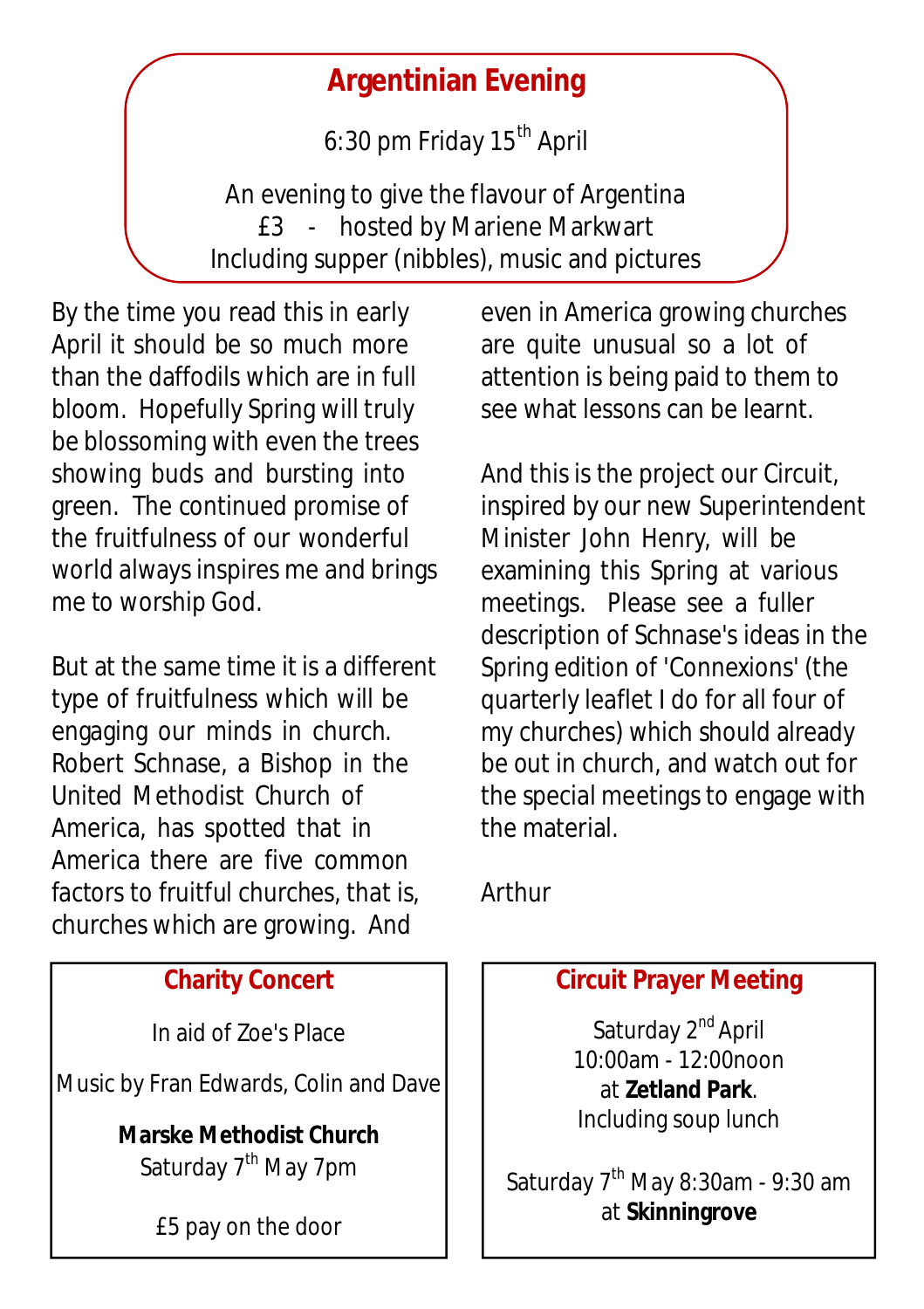| <b>Future Events</b>           |                         |                                                             |  |  |  |
|--------------------------------|-------------------------|-------------------------------------------------------------|--|--|--|
| Friday April 15 <sup>th</sup>  | 6:30 <sub>pm</sub>      | Argentinian Evening                                         |  |  |  |
| Saturday April 23rd            | $10:00 -$<br>$11:30$ am | Coffee morning with Toasted Teacake<br>including cake stall |  |  |  |
| Saturday June 4th              | $10:00 -$<br>12 noon    | For Network, Coffee morning with<br>Bacon or Sausage buns   |  |  |  |
| Saturday July 30 <sup>th</sup> | $4-6$ pm                | Afternoon Tea with Barry at the piano                       |  |  |  |

## **OPEN THE BOOK**

A group of us have been taking the Bible Society's Open the Book into three local schools and are sharing Bible stories with the children there. It is an interactive scheme with dressing up, both adults and children. It's great fun. Feel free to join us if you are passionate about sharing the Bible with the young and would like to read the stories or take part in some simple presentation of the stories. There is no age limit and many elderly people are enjoying the experience up and down the country. Come and join us. It will be good to have you on board.

There will be a **Pastoral Visitors** meeting on  $18<sup>th</sup>$  April at 7:00. Venue to be confirmed.

Please check with Jeanne Cawley for details.

**Prayer and Meditation**  10:00am

> Friday 29<sup>th</sup> April Friday 27<sup>th</sup> May

See Lynn King for further information

**Power Praise** at Marske Methodist Church An hour of worship with mainly contemporary songs in a café style setting. Second Tuesday of each month. 7pm 12<sup>th</sup> April

Thank you to everyone who supported the Harrison Band concert. A total of £531 was raised for church funds.

## **Morning Service 24th April**

We have the rare privilege of the President of the Methodist Conference, this year the Revd Steven Wilde, preaching in our Circuit on 24th April.

The only morning service in the Circuit that day will be a celebration for us ALL to attend, and this will take place at our biggest church, Guisborough.